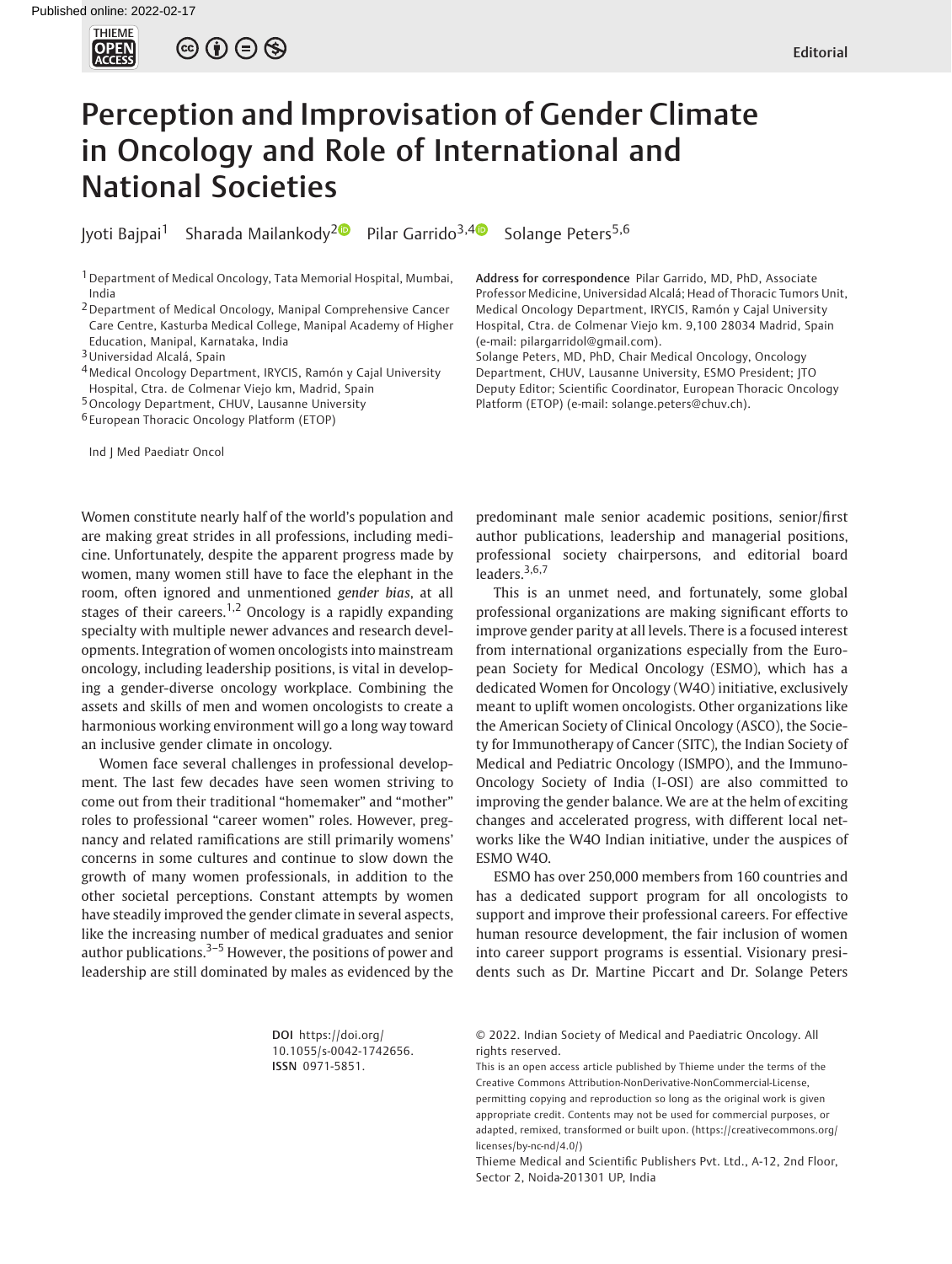promoted a committee to focus on under-representation of women in leadership roles in oncology. The ESMO W4O committee, initially chaired by Dr. Peters and then by Dr. Garrido, further refined the ideas and continued to work under the ESMO wing.

When she joined Dr. Solange Peters, the second ESMO woman president, noticed that she was one of the very few women on the ESMO Executive Board. There was an overall expectation that there would be spontaneous resolution of the gender gap with more women oncologists. She presented the facts to the ESMO board that women constituted only less than 15% of ESMO board members, 25% of invited speakers at ESMO meetings, and 30% of ESMO committee members, with no significant changes in the past 10 years.<sup>8</sup> The ESMO board took rapid action and initiated conscious attempts to maintain the gender balance in all the ESMO endeavors. Dr. Solange continued her efforts to increase awareness about the gender gap with keynote presentations, national and international networks, and group discussions. When she was the chair of the W4O committee, there was a focus on power-sharing between male and women oncologists to foster gender equality in the workplace. She highlighted the need to overcome conditioned societal beliefs about the professional roles of women and men oncologists. She was pivotal in increasing the participation of women oncologists from other continents like Asia in core committees as an effort to increase workforce diversity and as an ESMO mission to provide equal opportunities to all. Women oncologists themselves may have entrenched bias and subconsciously hold back from taking on leadership positions; ESMO provides the facility for mentorship programs and programs to build confidence and change negative perceptions about women oncologists and enhance the learning to navigate the obstacles in carrier path. There is an opportunity for distant mentorship as well. With the recognition of the significant barriers to the career advancement of women oncologists, ESMO has worked toward better child-care facilities and modification of the age restrictions for women that may block career progression.

Currently, headed by Dr. Pilar Garrido, W4O continues to be committed to alerting the oncology community to the current gender gap, championing women leaders and fostering their careers by collaborating with national societies. Currently, the W4O committee includes representative members from Asia/India and involves male oncologists also, thereby evolving a good network for improving gender parity. W4O, thus, becomes a "hub" for facilitating the local initiatives. In addition to mentorship sessions and a specific W4O fora at ESMO congresses, there are ongoing and completed studies to measure and monitor the gender disparity in the oncology world.<sup>1,5–7,9</sup> Collaborative work with the national women oncology networks helps bridge the gap between women and men. Tackling gender inequality further, W4O addresses the women issues from the grassroot level by mentorship and roundtable social media discussions that will bring to light the gender gaps at all career levels. W4O tries to encourage female oncologists' good participation in all ESMO academic activities. It appraises the ESMO

board about the challenges women face in their careers and works toward the advocacy of women-friendly policies. There is also an annual ESMO Women for Oncology award to recognize the services of people who have significantly worked toward improving gender parity in oncology. ESMO W4O also works toward sensitizing the oncology industry colleagues regarding increasing the number of female principal investigators for funded research projects, an index for the promotion or career progression in most academic institutes.

Oncologists from different countries have started W4O initiatives in their own countries, all working toward collaborative efforts to improve the gender balance in oncology.W4O-Hellas is a distinct non-profit organization working since 2014 in Greece to support women oncologists, help women cancer patients, and encourage cancer prevention activities. W4O-Italy (2018) aims to pave theway for Italianwomen oncologists to take up leadership positions and overcome gender disparity with special managerial training programs. W4O Italy also collaborates with the other associations supporting women. Spanish Society of Medical Oncology W4O (2019) works to create opportunities for professional development and raises awareness regarding the need for a gender vision before the launch of any scientific initiative. Established in 2020, the Hong Kong W4O (HKW4O) improves communication and networking among women clinical oncologists and medical oncologists. In addition to career support, HKW4O also takes an active interest in women's health, cancer prevention, and care, helping disadvantaged women in the community. W4O-Ireland (W4OIE) aims to improve on the national resources for training and enhancement of women oncologists, and utilise the W4O platform for improving research opportunities.

Under the aegis of ESMO, ISMPO also started an official woman for oncology India initiative (W4O-I) in June 2020, though informal activities were also happening before this time. This initiative attempts to identify and address the challenges women oncologists face in India and support them in career advancement with focused mentorship and training opportunities. By collaborating with other national and international societies, the W4O-I envisages better future oncology gender parity, both at workplaces and in leadership positions in oncology. There are ongoing discussions about policy changes for gender-neutral workplaces and include gender awareness into the curricula/syllabus for Attitude Ethics and Communication modules during primary medical education.<sup>10</sup>

W4O-I encourages gender-balanced participation in ISMPO activities, with dedicated sessions at conferences/meetings and monitors, and reports gender disparity among the oncology community to increase awareness on this issue. W4O-I also provides networking opportunities for women oncologists to collaborate and access better career development opportunities. By becoming more visible, the women oncologists in a leadership role can identify and mentor younger oncologists, grooming them for a leadership role. Similarly, working and networking with senior oncologists provide the younger oncologists a clearer perspective to improving their careers. Societies with women presidents and board members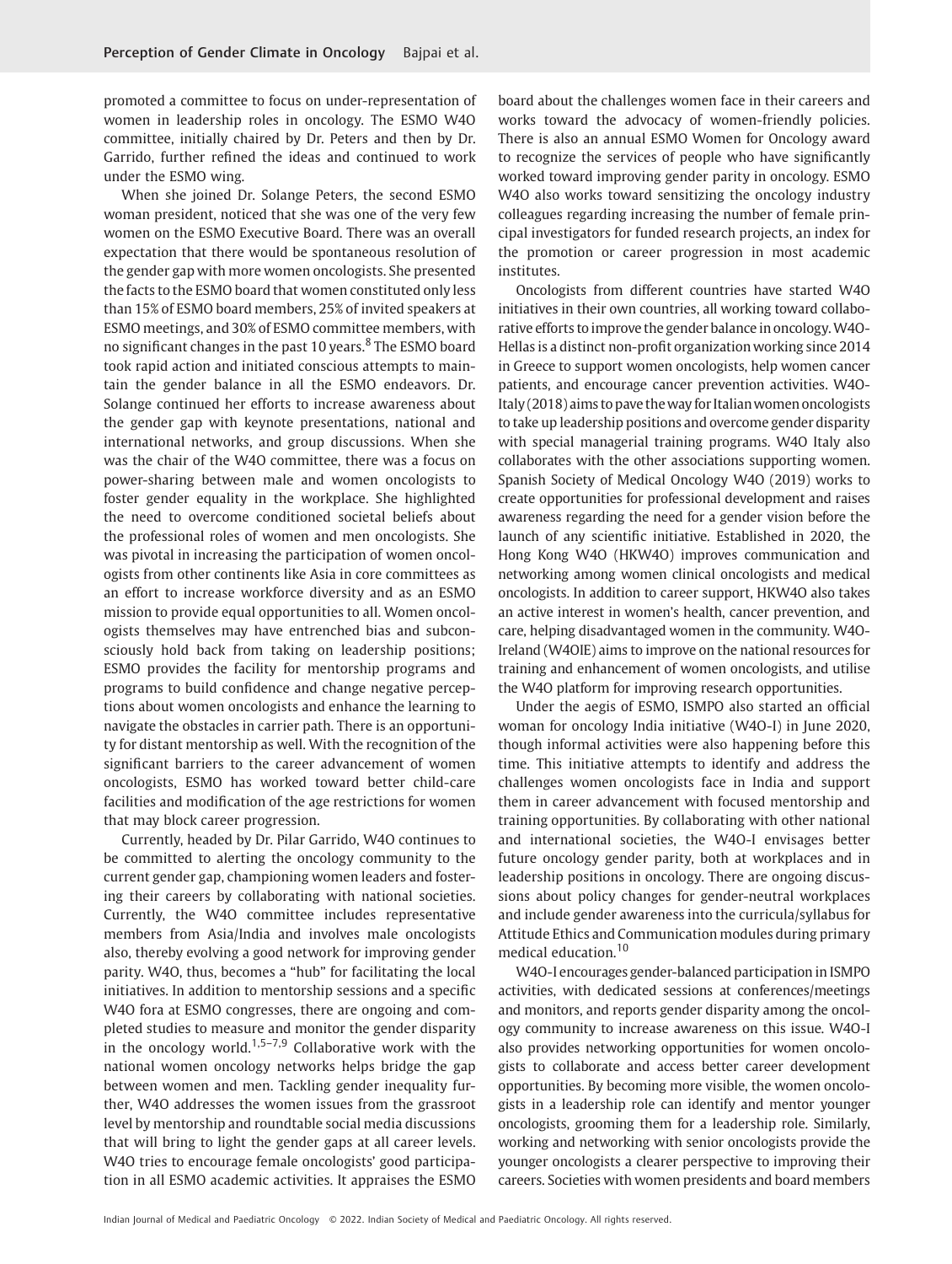are more likely to have more women members, thus increasing participation, as evidenced by the I-OSI, the only oncology society in India with women as president and secretary.

The ASCO also provides networking opportunities for women oncologists. It has a dedicated "Women in Oncology" blog site to share insights on navigating careers with personal development challenges. ASCO circulated the best blogs later at the ASCO annual conference. Similarly, SITC has started Women in Oncology Network. The networking prospects are essential, especially for young women oncologists at the beginning of their careers.

# How Vast is the Gender Gap?

There has been a continuous effort to measure the actual degree of gender bias in oncology. It is vital to know the existing gender disparity so that all members of the oncology community themselves are aware of the extent of imbalance. There have been successive in-depth surveys to explore the gender climate in workplaces. The ESMO W4O 2016 survey revealed the striking lack of women oncologists in leadership positions and managerial roles compared to their male counterparts. Men more frequently were team leaders, even in teams with more women. The respondents reported that maintaining a work–life balance, societal bias, and lack of role models were significant barriers to career advancement.<sup>1</sup> A similar nationwide survey in India in the oncology sector revealed that men led nearly two-third of the oncology teams. The Indian survey respondents also agreed that the lack of work–family balance, managerial/societal perception of men as leaders, and difficulties in availing research positions/fellowships due to travel requirements are critical roadblocks to success. $6$  The barriers are more significant in academic positions, where the career initiation of a woman corresponds to the reproductive period, a crucial dilemma for every young woman academic, the "maternal wall" delaying the academic progress.<sup>11</sup> A survey from Spain among oncologists showed more male division heads, professors, PhDs, clinical research leads, and males had more postresidency travel opportunities. More women (41 vs. 9%) felt that parenthood affected their careers adversely than men.<sup>9</sup> A smaller survey from the Middle East and North Africa exploring gender equality in the workplace had 64% of women reporting that their gender had a moderate to significant impact on their careers. However, 54% of women were in managerial positions.<sup>12</sup> The above surveys paint a picture of the current gender situation, the gap is not just a fissure but a deep gulf between male and women oncologists (►Table 1).

Notably, coronavirus disease 2019 -19 pandemic seems to have worsened the gender gap. Women seemed to have longer hours of hospital work with less time available for scientific research, likely affecting their careers.<sup>13</sup> Working women have had to bear the brunt of increased domestic responsibilities, especially during the nationwide pandemicassociated lockdowns. Societal biases have also surfaced resulting in many "manels" or predominantly male webinar panels.11,14,15

Authorship positions are a vital tool to measure progress in the academic field. W4O authorship study revealed that women were more likely to be first authors than senior authors, more likely represented in the special sections than in main sections, and have a lower h-index than their male colleagues.<sup>5</sup> Only 26% of the leading Indian oncology journal publications had a woman lead/corresponding author, though the situation is improving; the male-dominant authorship is a fact in other branches of medicine and science.<sup>5,6</sup> Some international journals like the Lancet have recognized the conspicuous male dominance and increased women's representation in the editorial boards to improve gender balance in authorship.<sup>16,17</sup> The other markers of academic progress like positions of invited speakers, society presidents, and board members are also slowly rising after focused interventions and incentives.<sup>5,8</sup>

Single-mindedly pursuing a career is easier for men than for women, as evidenced by the pattern of work and working hours, time spent on domestic/family chores, and conference attendance rates of males versus women.<sup>18-20</sup> Pregnancy and maternity leave are still viewed with much bias by most employers. Women have to walk a tightrope to balance family commitments, clinical care, and research pursuits, in addition to maintaining and advancing professional skills.<sup>21</sup>

Efforts like fellowship or mentorship options, support for women after maternity leave, more flexibility in education programs and accessible career development/skill development programs, leadership workshops, and better child care facilities at workplace and conference venues are considered helpful for advancing women's careers.<sup>1,6</sup>

There has been a lot of work done in this field, and gender climate is at least a shade or two better than before with extensive efforts at national and international levels. However, it is up to each person to avail all the exciting opportunities and prioritize work responsibilities at appropriate career stages. There are many times when biological factors will take precedence in any woman's life. However, provisions like protected research time during work hours, procuring help at the domestic level to manage households, sharing parenting responsibilities with spouses, scheduling travel/research mentorship/fellowships appropriately with child-rearing stages, and having long-term goals for their careers will take the women oncologists a long way ahead.

Women oncologists should strive to close the deep gender chasm in the oncology workplaces. They should take the initiative to grow leadership qualities and managerial skills and, thus, achieve their best based on their potential. They need to reach for the skies so that they at least reach the mountains, at par with the male oncologists.

To conclude, there is a significant gender gap worldwide in oncology workplaces. The gender disparity is accentuated in leadership positions, editorial boards and invited speaker positions, and senior/first authorship. However, ESMO W4O, with national W4O initiatives, is trying to achieve better gender balance and diversity in the workplace and leadership positions. The oncology community needs to awaken to see the truth of gender disparity, consciously work together to eliminate all forms of gender bias and achieve a genderneutral professional life for all women.